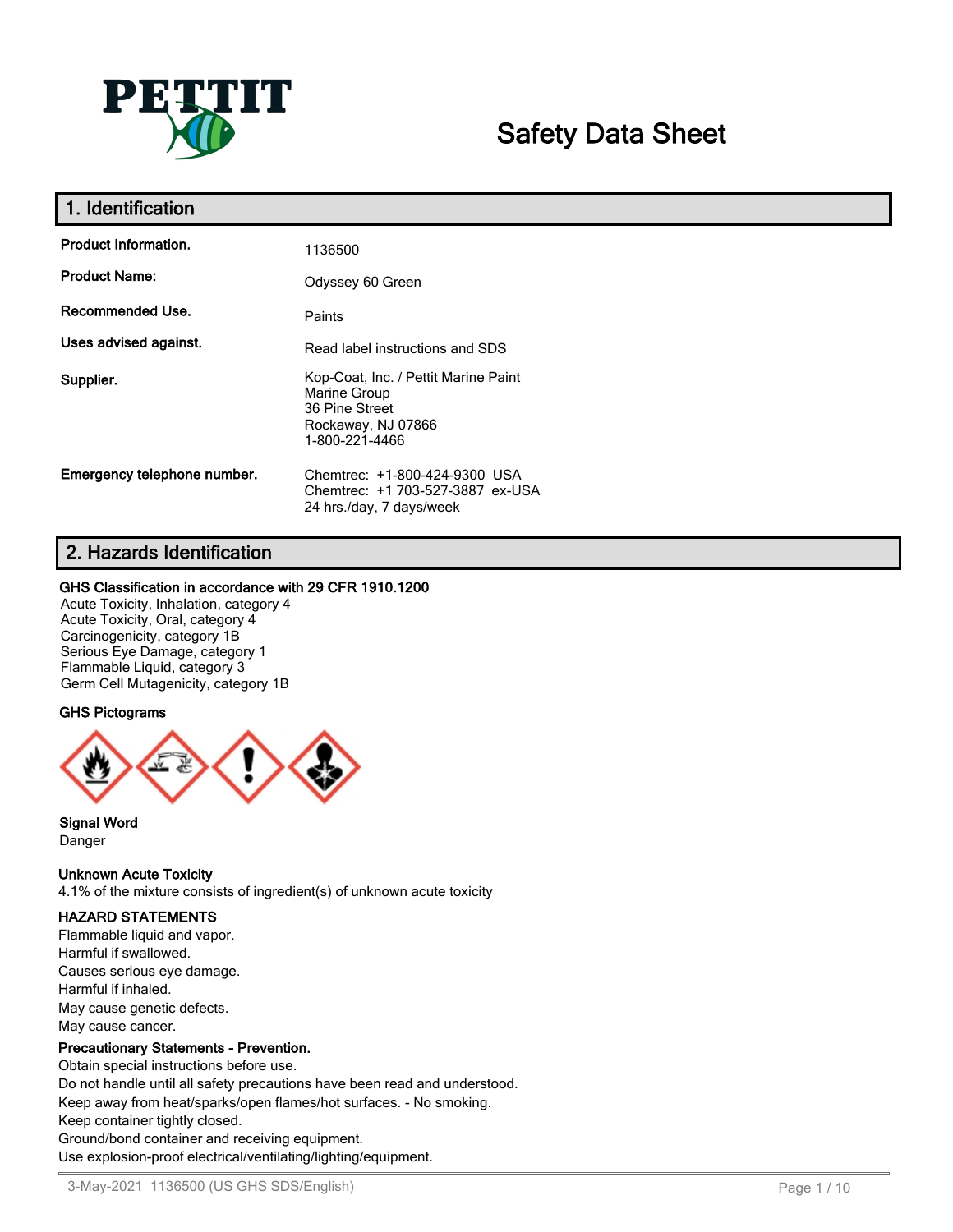Use only non-sparking tools. Take precautionary measures against static discharge.

Avoid breathing dust/fume/gas/mist/vapors/spray.

Wash face and hands and any exposed skin thoroughly after handling.

Do not eat, drink or smoke when using this product.

Use only outdoors or in a well-ventilated area.

Wear protective gloves/protective clothing/eye protection/face protection

## **Precautionary Statements - Response.**

If swallowed: Call a poison center/doctor if you feel unwell.

If on skin (or hair): Take off immediately all contaminated clothing. Rinse skin with water/shower.

If inhaled: Remove person to fresh air and keep comfortable for breathing.

If in eyes: Rinse cautiously with water for several minutes. Remove contact lenses, if present and easy to

do. Continue rinsing.

If exposed or concerned: Get medical advice/attention.

Immediately call a poison center/doctor.

Rinse mouth.

In case of fire: Use  $CO<sub>2</sub>$  dry chemical or foam to extinguish.

#### **Precautionary Statements - Storage.**

Store in a well-ventilated place. Keep cool. Store locked up.

#### **Precautionary Statements - Disposal.**

Dispose of contents in accordance with local/regional/national/international regulations.

## **3. Composition/Information on Ingredients**

| <b>Chemical Name</b>                        | CAS-No.       | <u>Wt. %</u> |
|---------------------------------------------|---------------|--------------|
| Cuprous oxide                               | 1317-39-1     | 50-75        |
| n-Propanol                                  | $71 - 23 - 8$ | $2.5 - 10$   |
| Zinc oxide                                  | 1314-13-2     | $2.5 - 10$   |
| Solvent naphtha (petroleum), light aromatic | 64742-95-6    | $2.5 - 10$   |
| <b>Titanium Dioxide</b>                     | 13463-67-7    | $1.0 - 2.5$  |
| Cupric Oxide                                | 1317-38-0     | $1.0 - 2.5$  |
| 1,2,4-TRIMETHYLBENZENE                      | 95-63-6       | $1.0 - 2.5$  |
| Copper (as Cu Dust & Mists)                 | 7440-50-8     | $1.0 - 2.5$  |
| Diatomaceous Earth, flux-calcined           | 68855-54-9    | $0.1 - 1.0$  |
| <b>XYLENE</b>                               | 1330-20-7     | $0.1 - 1.0$  |
| SILICA (CRYSTALLINE-CRISTOBALITE)           | 14464-46-1    | $0.1 - 1.0$  |
| Ethyl Benzene                               | 100-41-4      | $0.1 - 1.0$  |

The exact percentage (concentration) of composition has been withheld as a trade secret.

## **4. First-aid Measures**

## **Description of first-aid measures.**

## **General advice.**

Move victim to a safe isolated area. When symptoms persist or in all cases of doubt seek medical advice. Call a poison control center or doctor for treatment advice.

## **Inhalation.**

Move to fresh air. Apply artificial respiration if victim is not breathing. Call a poison control center or doctor for treatment advice.

### **Skin contact.**

Wash off immediately with soap and plenty of water. Remove all contaminated clothes and shoes. Remove and wash contaminated clothing before re-use. Call a poison control center or doctor for treatment advice.

#### **Eye contact.**

Immediately flush with plenty of water. After initial flushing, remove any contact lenses and continue flushing for at least 15 minutes. Call a poison control center or doctor for treatment advice. **Ingestion.**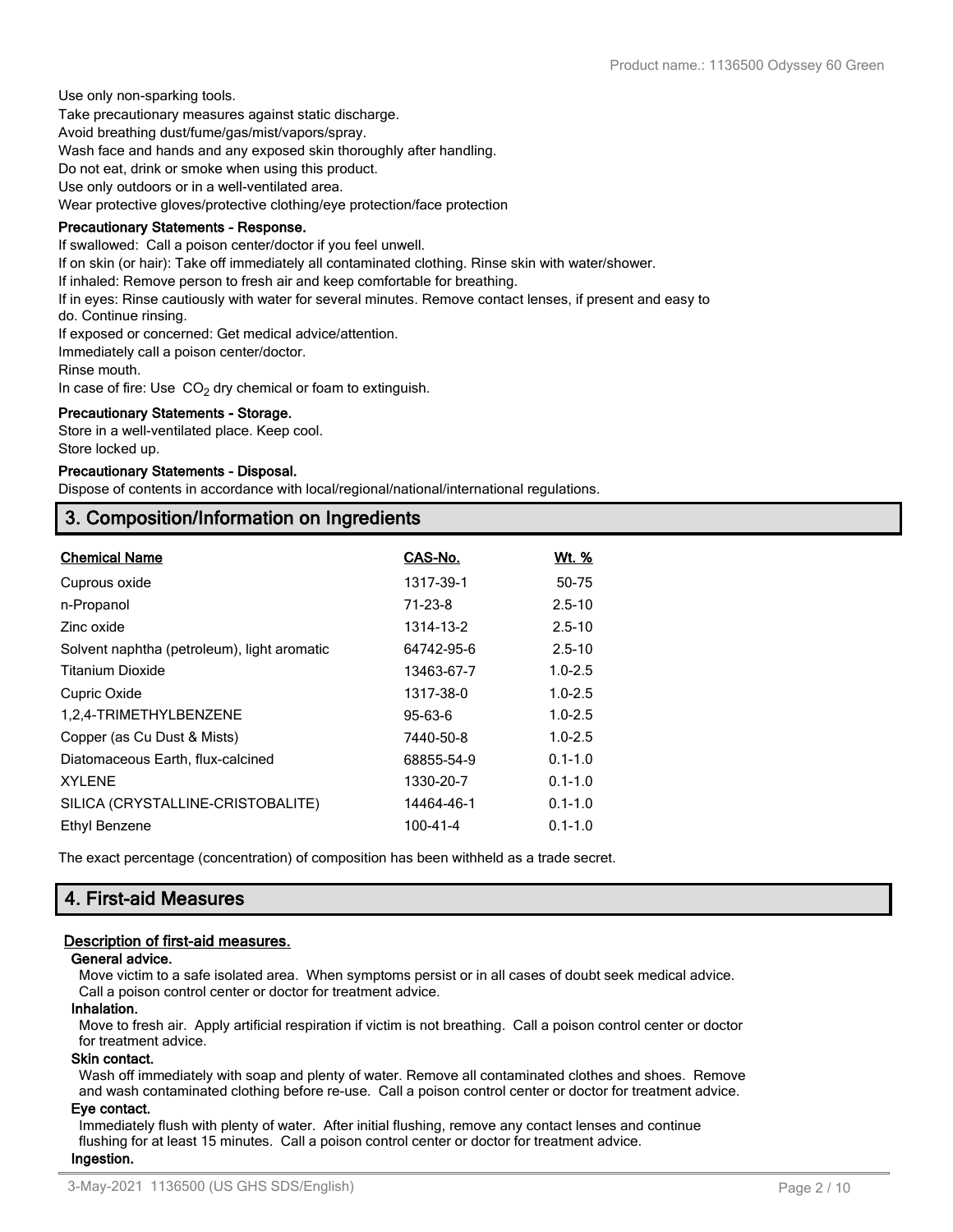Do not induce vomiting unless directed to do so by a physician or poison control center. Never give anything by mouth to an unconscious person. If swallowed, call a poison control center or doctor immediately.

#### **Symptoms.**

See Section 2 and Section 11, Toxicological effects for description of potential symptoms.

**Notes to physician.**

Treat symptomatically.

## **5. Fire-fighting Measures**

## **Extinguishing media.**

## **Suitable extinguishing media.**

Use:. Dry powder. Alcohol-resistant foam. Carbon dioxide (CO<sub>2</sub>). Water may be used to cool and prevent the rupture of containers that are exposed to the heat from a fire.

#### **Extinguishing media which shall not be used for safety reasons.**

Water may be unsuitable for extinguishing fires.

#### **Special hazards arising from the substance or mixture.**

Vapors may travel to areas away from work site before igniting/flashing back to vapor source. Thermal decomposition can lead to release of irritating and toxic gases and vapors. Most vapors are heavier than air. Vapors may spread along ground and collect in low or confined areas (sewers, basements, tanks). Vapors may travel to source of ignition and flash back. Air/vapor mixtures may explode when ignited. Containers may explode when heated.

#### **Advice for firefighters.**

Evacuate personnel to safe areas.As in any fire, wear self-contained breathing apparatus pressure-demand, MSHA/NIOSH (approved or equivalent) and full protective gear.

## **6. Accidental Release Measures**

#### **Personal precautions, protective equipment and emergency procedures.**

### **Personal precautions.**

Avoid contact with skin, eyes and clothing. Ensure adequate ventilation, especially in confined areas. All equipment used when handling the product must be grounded. Eliminate all ignition sources (no smoking, flares, sparks or flames in immediate area). Wear protective gloves/clothing and eye/face protection. Stop all work that requires a naked flame, stop all vehicles, stop all machines and equipment that may cause sparks or flames. Do not breathe vapors or spray mist. Avoid exceeding of the given occupational exposure limits (see section 8). Thoroughly decontaminate all protective equipment after use.

#### **Advice for emergency responders.**

Refer to protective measures listed in sections 7 and 8. Use personal protection recommended in Section 8.

#### **Environmental precautions.**

Prevent further leakage or spillage if safe to do so. Do not allow material to contaminate ground water system. Prevent entry into waterways, sewers, basements or confined areas. See Section 12 for additional Ecological information.

#### **Methods and materials for containment and cleaning up.**

#### **Methods for Containment.**

Absorb with earth, sand or other non-combustible material and transfer to containers for later disposal. Prevent further leakage or spillage if safe to do so. Pick up and transfer to properly labeled containers. Clean contaminated surface thoroughly. Ground and bond containers when transferring material. Take precautionary measures against static discharges. Use personal protective equipment. Remove all sources of ignition.

#### **Methods for cleaning up.**

Prevent further leakage or spillage if safe to do so. Keep away from open flames, hot surfaces and sources of ignition. Keep in suitable and closed containers for disposal. All equipment used when handling the product must be grounded. Keep combustibles (wood, paper, oil, etc) away from spilled material. Ventilate the area. Use personal protective equipment as required. Shut off ignition sources; including electrical equipment and flames. Clean contaminated objects and areas thoroughly while observing environmental regulations. Never return spills in original containers for re-use.

#### **Reference to other sections.**

See section 8 for more information.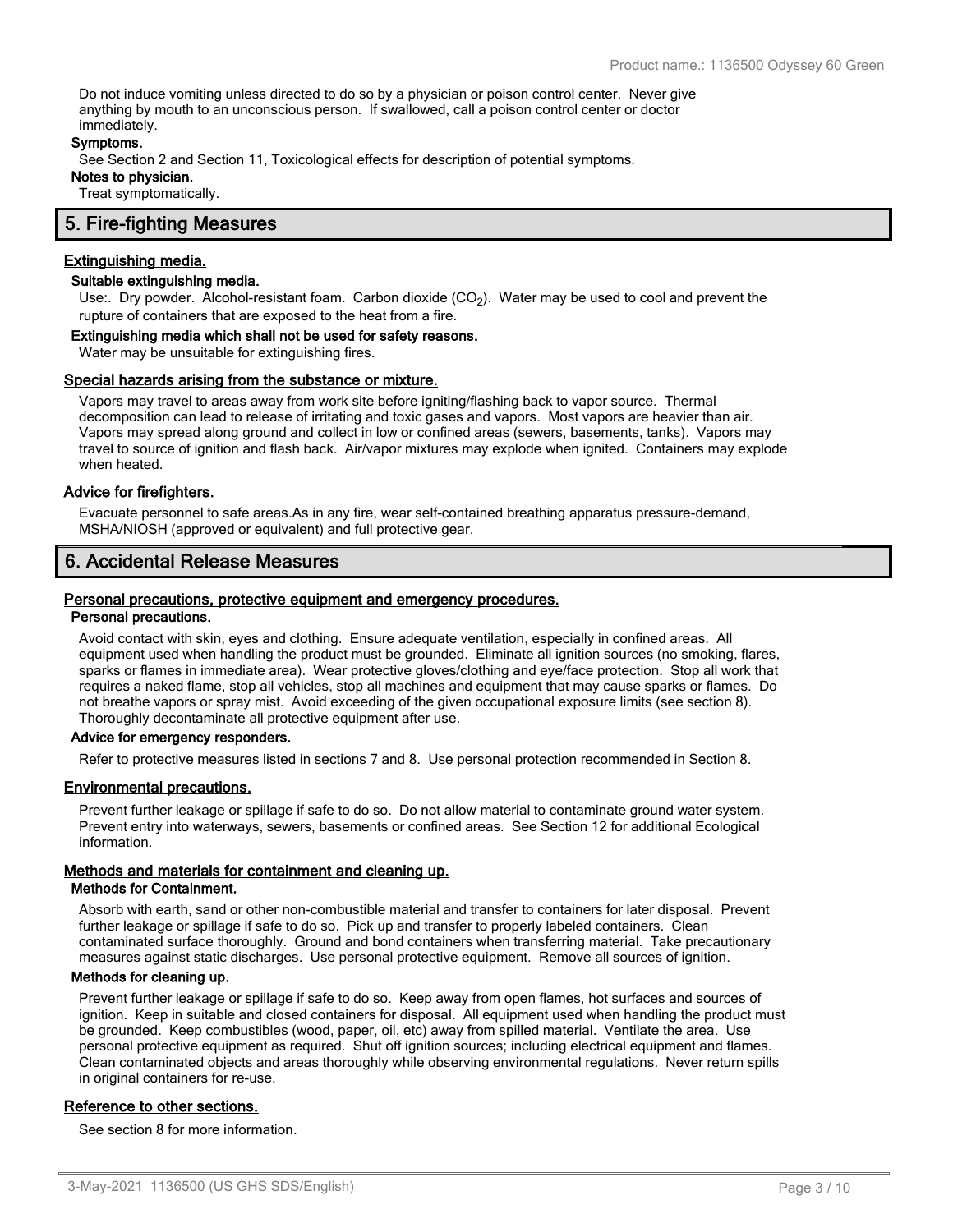## **7. Handling and Storage**

#### **Conditions for safe storage, including any incompatibilities.**

#### **Advice on safe handling.**

Avoid contact with skin, eyes and clothing. Handle in accordance with good industrial hygiene and safety practice. Keep away from open flames, hot surfaces and sources of ignition. Take precautionary measures against static discharges. Do not breathe vapors or spray mist. Use according to package label instructions. Do not pressurize, cut, weld, braze, solder, drill, grind, or expose container to heat, flame, sparks, static electricity, or other sources of ignition. Wash hands before breaks and immediately after handling the product. Ground and bond containers when transferring material. All equipment used when handling the product must be grounded.

#### **Hygiene measures.**

Handle in accordance with good industrial hygiene and safety practice for diagnostics. Do not eat, drink or smoke when using this product. Remove and wash contaminated clothing before re-use. Avoid contact with skin, eyes and clothing. Wash hands before breaks and immediately after handling the product.

#### **Storage Conditions.**

Keep container closed when not in use. Keep in properly labeled containers. Keep containers tightly closed in a dry, cool and well-ventilated place. Store in accordance with local regulations. Keep from freezing. Keep away from food, drink and animal feedingstuffs. Keep away from heat, hot surfaces, sparks, open flames and other ignition sources. No smoking.

## **8. Exposure Controls/Personal Protection**

| Ingredients with Occupational Exposure Limits             |                      |                       |                           |                         |
|-----------------------------------------------------------|----------------------|-----------------------|---------------------------|-------------------------|
| <b>Chemical Name</b>                                      | <b>ACGIH TLV-TWA</b> | <b>ACGIH-TLV STEL</b> | <b>OSHA PEL-TWA</b>       | <b>OSHA PEL-CEILING</b> |
| n-Propanol                                                | $100$ ppm            | N.E.                  | $200$ ppm                 | N.E.                    |
| Zinc oxide                                                | $2 \text{ mg/m}^3$   | 10 mg/m $3$           | 5 mg/m $3$                | N.E.                    |
| <b>Titanium Dioxide</b>                                   | 10 mg/m $3$          | N.E.                  | 15 mg/m $3$               | N.E.                    |
| Copper (as Cu Dust & Mists)                               | $0.2 \text{ mg/m}^3$ | N.E.                  | $0.1 \text{ mg/m}^3$      | N.E.                    |
| <b>XYLENE</b>                                             | $100$ ppm            | $150$ ppm             | $100$ ppm                 | N.E.                    |
| SILICA (CRYSTALLINE-CRISTOBALITE) 0.025 mg/m <sup>3</sup> |                      | N.E.                  | 50 $\mu$ g/m <sup>3</sup> | N.E.                    |
| Ethyl Benzene                                             | 20 ppm               | N.E.                  | $100$ ppm                 | N.E.                    |

**TLV = Threshold Limit Value TWA = Time Weighted Average PEL = Permissible Exposure Limit STEL = Short-Term Exposure Limit N.E. = Not Established**

#### **Engineering Measures.**

Ensure adequate ventilation, especially in confined areas. Apply technical measures to comply with the occupational exposure limits.

#### **Personal protective equipment.**

#### **Eye/Face Protection.**

If splashes are likely to occur, wear:. Face-shield. Safety glasses with side-shields. Tightly fitting safety goggles.

#### **Skin and body protection.**

Use:. Long sleeved clothing. Protective shoes or boots. Solvent-resistant gloves. Solvent-resistant apron and boots. Wear impervious gloves and/or clothing if needed to prevent contact with the material. Gloves must be inspected prior to use. Please observe the instructions regarding permeability and breakthrough time which are provided by the supplier of the gloves. Also take into consideration the specific local conditions under which the product is used, such as the danger of cuts, abrasion. Remove and wash contaminated clothing before re-use.

#### **Respiratory protection.**

In case of inadequate ventilation wear respiratory protection. If exposure limits are exceeded or irritation is experienced, respiratory protection should be worn. Respiratory protection must be provided in accordance with current local regulations.

## **9. Physical and chemical properties.**

#### **Information on basic physical and chemical properties.**

| <b>Physical state</b> | Liauid         |
|-----------------------|----------------|
| Appearance            | No Information |
| Color                 | Green          |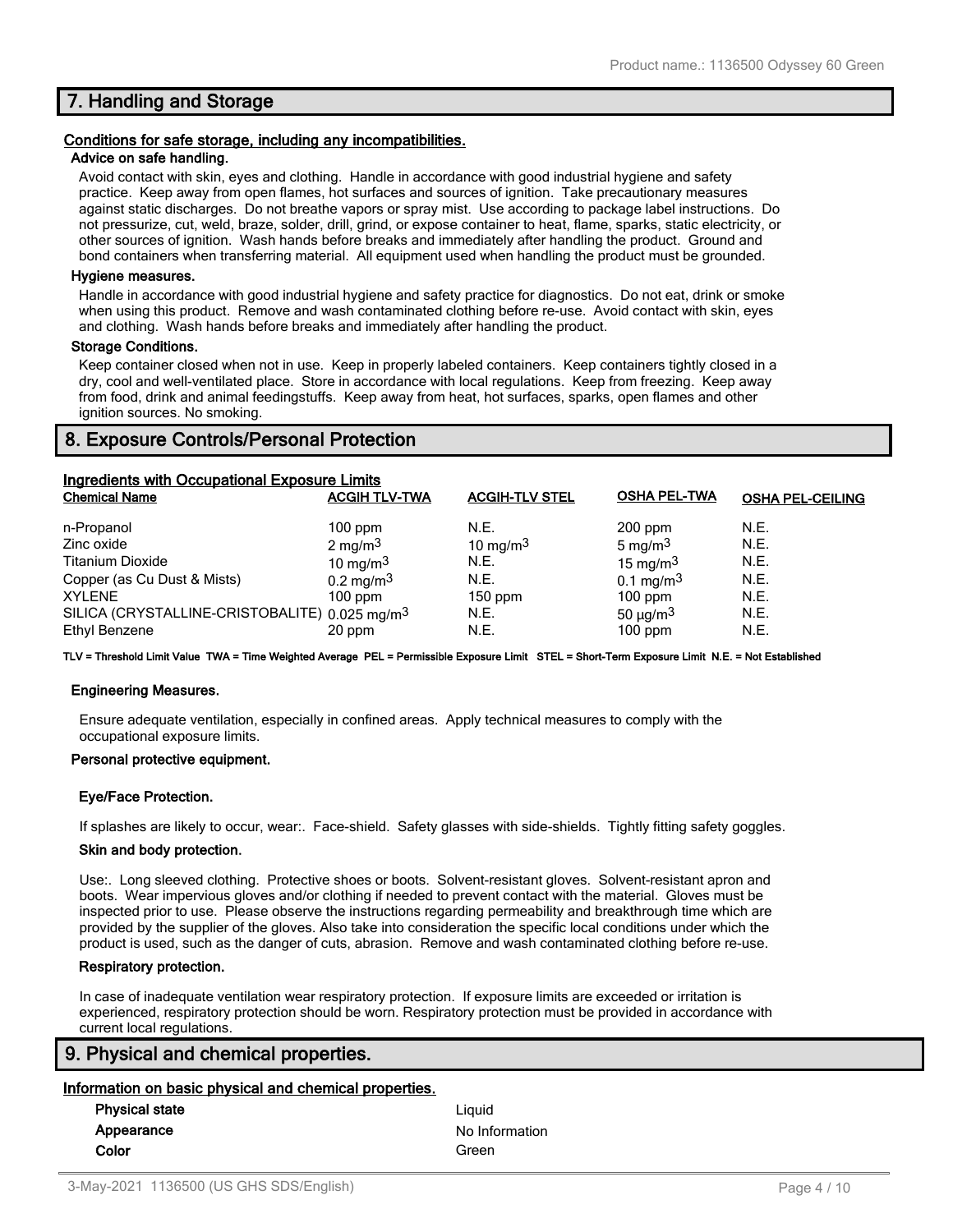| Odor                                      | Hydrocarbon-like          |
|-------------------------------------------|---------------------------|
| <b>Odor Threshold</b>                     | No Information            |
| рH                                        | No Information            |
| Melting/freezing point., °C (°F)          | No Information            |
| Flash Point., °C (°F)                     | 23 (73.40)                |
| Boiling point/boiling range., °C (°F)     | 97 - 3,000 (206.6 - 5432) |
| <b>Evaporation rate</b>                   | No Information Available  |
| <b>Explosive properties.</b>              | No Information            |
| Vapor pressure.                           | No Information            |
| Vapor density.                            | No Information            |
| Specific Gravity. (g/cm <sup>3</sup> )    | 2.551                     |
| Water solubility.                         | No Information            |
| Partition coefficient.                    | No Information            |
| Autoignition temperature., °C             | No Information            |
| Decomposition Temperature °C.             | No Information            |
| Viscosity, kinematic.                     | $>$ 22 mm $2/s$           |
| Other information.                        |                           |
| Volatile organic compounds (VOC) content. | 342 g/L                   |
| Density, Ib/gal                           | 21.242                    |

## **10. Stability and Reactivity**

## **Reactivity.**

Stable under normal conditions.

#### **Chemical stability.**

Stable under recommended storage conditions.

#### **Possibility of hazardous reactions.**

None known based on information supplied.

#### **Conditions to Avoid.**

Heat (temperatures above flash point), sparks, ignition points, flames, static electricity. Keep away from heat and sources of ignition. Do not freeze.

### **Incompatible Materials.**

None known based on information supplied.

#### **Hazardous Decomposition Products.**

Thermal decomposition can lead to release of irritating gases and vapours. Possible formation of carbon oxides, nitrogen oxides, and hazardous organic compounds.

## **11. Toxicological Information**

|                                                                                                                                                                                       | Information on toxicological effects. |                                             |                      |                           |
|---------------------------------------------------------------------------------------------------------------------------------------------------------------------------------------|---------------------------------------|---------------------------------------------|----------------------|---------------------------|
| Acute toxicity.                                                                                                                                                                       |                                       |                                             |                      |                           |
| <b>Product Information</b>                                                                                                                                                            |                                       |                                             |                      |                           |
| No Information                                                                                                                                                                        |                                       |                                             |                      |                           |
| The following values are calculated based on chapter 3.1 of the GHS document.<br>ATEmix (oral)<br>ATEmix (dermal)<br>ATEmix (inhalation - dust/mist)<br><b>Component Information.</b> |                                       | 692.0 mg/kg<br>2,763.6 mg/kg<br>$1.82$ mg/l |                      |                           |
| CAS-No.                                                                                                                                                                               | <b>Chemical Name</b>                  | LD50 Oral                                   | <b>LD50 Dermal</b>   | <b>LC50 Inhalation</b>    |
| 1317-39-1                                                                                                                                                                             | Cuprous oxide                         | 470 mg/kg Rat                               | >2000 mg/kg Rat N.I. |                           |
| $71-23-8$                                                                                                                                                                             | n-Propanol                            | 1870 mg/kg Rat                              | 4049 mg/kg<br>Rabbit | >13548 ppm Rat (Gas/Mist) |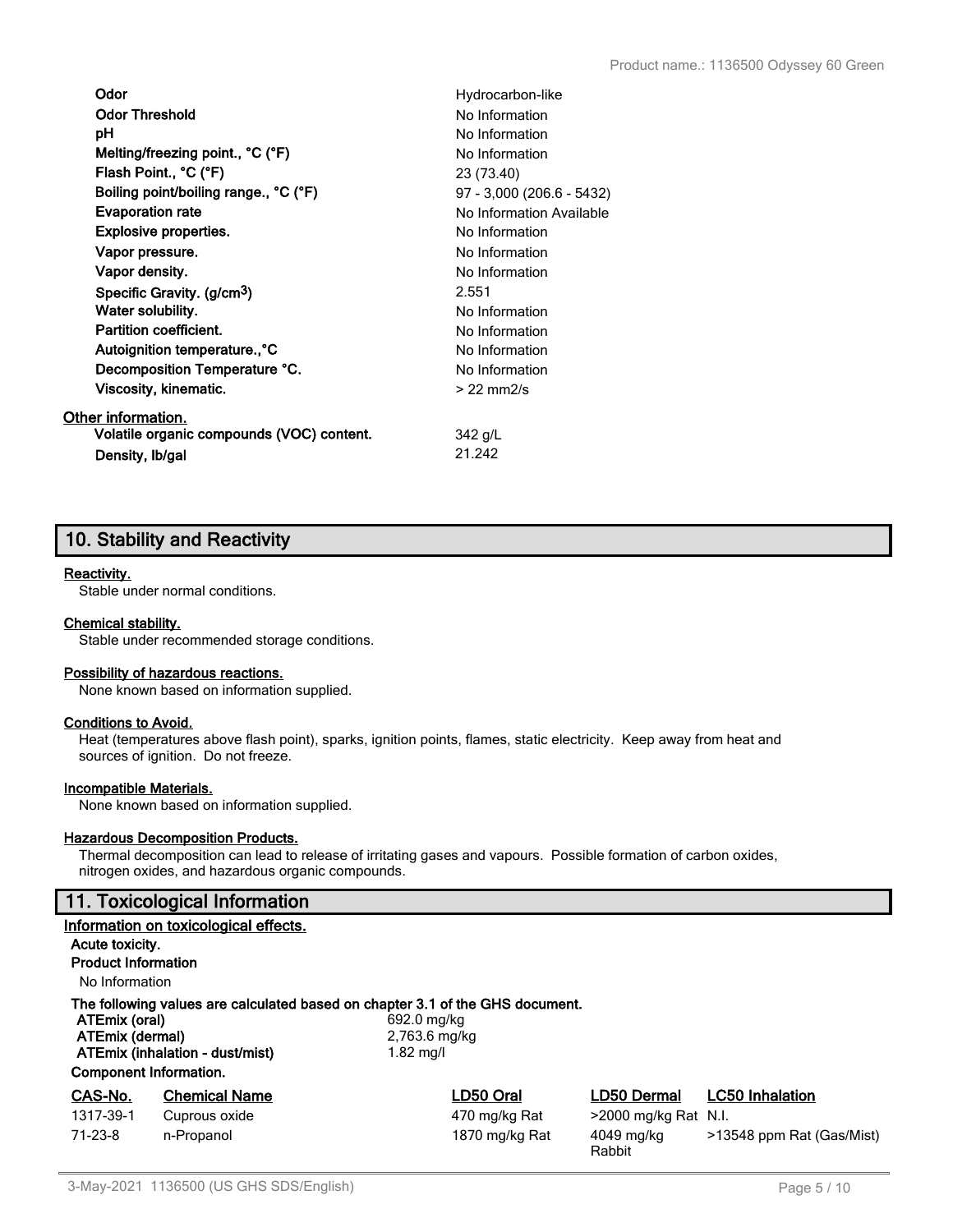|                                          | Cuprous oxide                                   | subspicatus 65 mg/L, EC50 96 h<br>Pseudokirchneriella subcapitata                                                                  |                              |                           | EC50 48 h Daphnia magna 0.51                           |
|------------------------------------------|-------------------------------------------------|------------------------------------------------------------------------------------------------------------------------------------|------------------------------|---------------------------|--------------------------------------------------------|
| <b>Chemical Name</b>                     |                                                 | <b>Toxicity to algae</b><br>EC50 96 h Desmodesmus                                                                                  | <b>Toxicity to fish</b>      |                           | Toxicity to daphnia and other<br>aquatic invertebrates |
| <b>Ecotoxicity effects.</b>              |                                                 | 5.11% of the mixture consists of ingredient(s) of unknown aquatic toxicity                                                         |                              |                           |                                                        |
| <b>Toxicity.</b>                         | 12. Ecological Information                      |                                                                                                                                    |                              |                           |                                                        |
| Inhalation                               |                                                 |                                                                                                                                    |                              |                           |                                                        |
| <b>Primary Route(s) of Entry</b>         |                                                 |                                                                                                                                    |                              |                           |                                                        |
| No Information                           |                                                 |                                                                                                                                    |                              |                           |                                                        |
| <b>Aspiration hazard.</b>                |                                                 |                                                                                                                                    |                              |                           |                                                        |
|                                          |                                                 | Specific target organ systemic toxicity (repeated exposure).<br>May cause damage to organs through prolonged or repeated exposure. |                              |                           |                                                        |
| No Information                           |                                                 |                                                                                                                                    |                              |                           |                                                        |
|                                          |                                                 | Specific target organ systemic toxicity (single exposure).                                                                         |                              |                           |                                                        |
| Reproductive toxicity.<br>No Information |                                                 |                                                                                                                                    |                              |                           |                                                        |
| $100 - 41 - 4$                           | <b>Ethyl Benzene</b>                            |                                                                                                                                    | IARC Group 2B                |                           |                                                        |
|                                          |                                                 |                                                                                                                                    |                              | Carcinogen                |                                                        |
| 14464-46-1                               |                                                 | SILICA (CRYSTALLINE-CRISTOBALITE)                                                                                                  | IARC Group 1                 | <b>NTP Known</b><br>Human |                                                        |
| 1330-20-7                                | <b>XYLENE</b>                                   |                                                                                                                                    | IARC Group 3                 |                           |                                                        |
| 68855-54-9                               |                                                 | Diatomaceous Earth, flux-calcined                                                                                                  | IARC Group 3                 |                           |                                                        |
| CAS-No.<br>13463-67-7                    | <b>Chemical Name</b><br><b>Titanium Dioxide</b> |                                                                                                                                    | <b>IARC</b><br>IARC Group 2B | <b>NTP</b>                | <b>OSHA</b>                                            |
| No Information                           |                                                 |                                                                                                                                    |                              |                           |                                                        |
| Carcinogenicity.                         |                                                 |                                                                                                                                    |                              |                           |                                                        |
| No Information                           |                                                 |                                                                                                                                    |                              |                           |                                                        |
| Germ cell mutagenicity.                  |                                                 |                                                                                                                                    |                              |                           |                                                        |
| Ingestion.                               | May be harmful if swallowed.                    |                                                                                                                                    |                              |                           |                                                        |
| No Information                           |                                                 |                                                                                                                                    |                              |                           |                                                        |
|                                          | Respiratory or skin sensitization.              |                                                                                                                                    |                              |                           |                                                        |
| Eye damage/irritation.<br>No Information |                                                 |                                                                                                                                    |                              |                           |                                                        |
| <b>SKIN IRRITANT.</b>                    |                                                 |                                                                                                                                    |                              |                           |                                                        |
| <b>Skin corrosion/irritation.</b>        |                                                 |                                                                                                                                    |                              |                           |                                                        |
| $N.I. = No Information$                  |                                                 |                                                                                                                                    |                              |                           |                                                        |
| $100 - 41 - 4$                           | <b>Ethyl Benzene</b>                            |                                                                                                                                    | 3500 mg/kg Rat               | 15400 mg/kg<br>Rabbit     | NA (Dust)                                              |
| 1330-20-7                                | <b>XYLENE</b>                                   |                                                                                                                                    | 3500 mg/kg Rat               | >4350 mg/kg<br>Rabbit     | 29.08 mg/L Rat (Vapor)                                 |
| 95-63-6                                  | 1,2,4-TRIMETHYLBENZENE                          |                                                                                                                                    | 3280 mg/kg Rat               | >3160 mg/kg<br>Rabbit     | 18 mg/L Rat (Vapor)                                    |
| 1317-38-0                                | Cupric Oxide                                    |                                                                                                                                    | N.I.                         | >2000 mg/kg Rat N.I.      |                                                        |
| 13463-67-7                               | <b>Titanium Dioxide</b>                         |                                                                                                                                    | >10000 mg/kg Rat             | N.I.                      | N.I.                                                   |
| 64742-95-6                               |                                                 | Solvent naphtha (petroleum), light aromatic                                                                                        | 8400 mg/kg Rat               | N.I.                      | N.I.                                                   |
| 1314-13-2                                | Zinc oxide                                      |                                                                                                                                    | >5000 mg/kg Rat              | N.I.                      | N.I.                                                   |

-

LC50 96 h Pimephales promelas 4480 mg/L

n-Propanol 71-23-8 -

0.021 - 0.037 mg/L, EC50 96 h Pseudokirchneriella subcapitata 0.055 - 0.076 mg/L

1317-39-1

mg/L

EC50 48 h Daphnia magna 3642 mg/L, EC50 48 h Daphnia magna 3339 - 3977 mg/L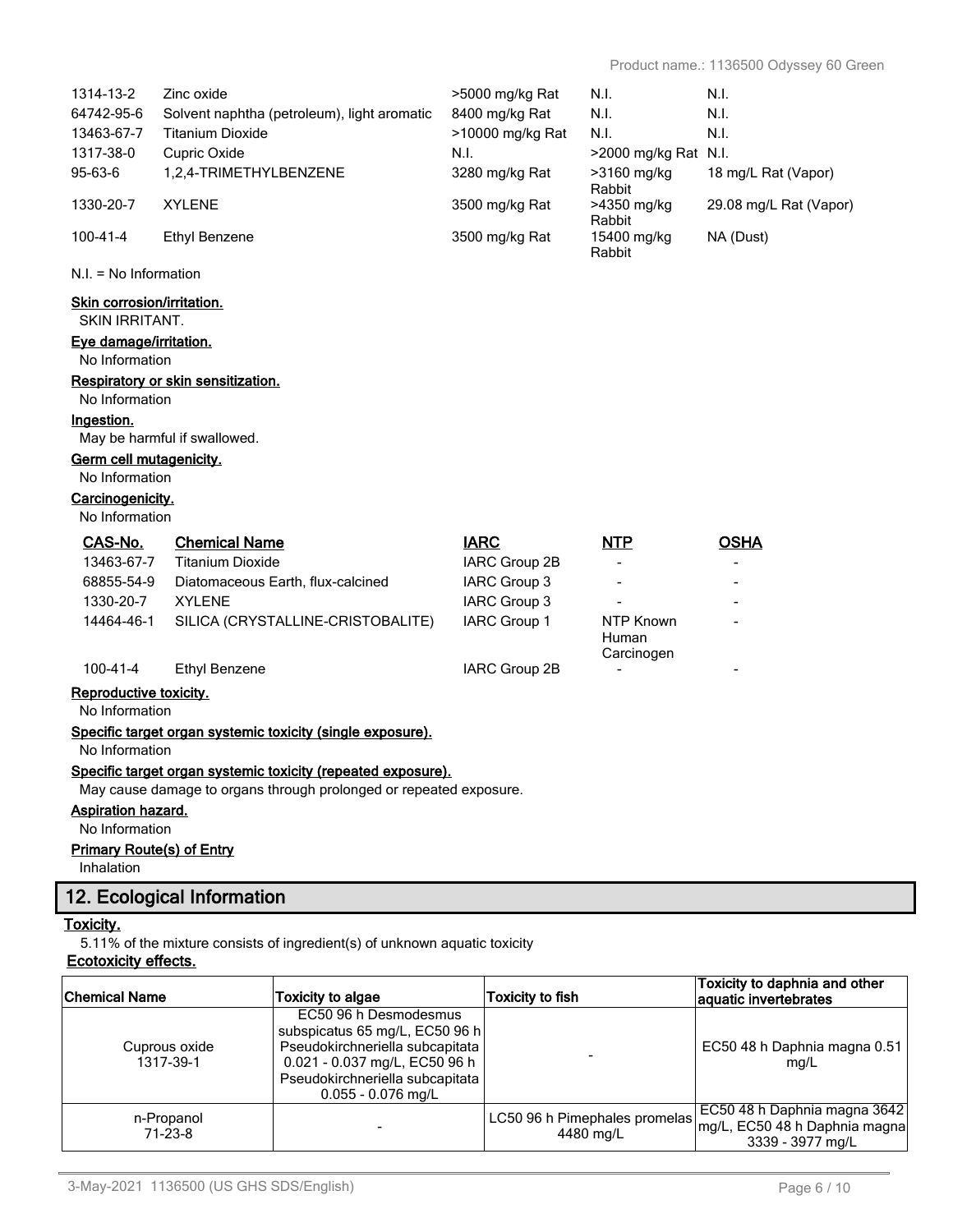| Zinc oxide<br>1314-13-2                                      |                                                                                                                                                                                                                                                     | LC50 96 h Danio rerio 1.55 mg/L                                                                                                                                                                                                                                                                                                                                                                                                                                                                         |                                                                               |
|--------------------------------------------------------------|-----------------------------------------------------------------------------------------------------------------------------------------------------------------------------------------------------------------------------------------------------|---------------------------------------------------------------------------------------------------------------------------------------------------------------------------------------------------------------------------------------------------------------------------------------------------------------------------------------------------------------------------------------------------------------------------------------------------------------------------------------------------------|-------------------------------------------------------------------------------|
| Solvent naphtha (petroleum),<br>light aromatic<br>64742-95-6 |                                                                                                                                                                                                                                                     | 9.22 mg/L                                                                                                                                                                                                                                                                                                                                                                                                                                                                                               | LC50 96 h Oncorhynchus mykiss EC50 48 h Daphnia magna 6.14<br>mg/L            |
| 1,2,4-TRIMETHYLBENZENE<br>95-63-6                            |                                                                                                                                                                                                                                                     | LC50 96 h Pimephales promelas<br>7.19 - 8.28 mg/L                                                                                                                                                                                                                                                                                                                                                                                                                                                       | EC50 48 h Daphnia magna 6.14<br>mg/L                                          |
| Copper (as Cu Dust & Mists)<br>7440-50-8                     | EC50 72 h Pseudokirchneriella<br>subcapitata 0.0426 - 0.0535 mg/<br>L, EC50 96 h Pseudokirchneriella<br>subcapitata 0.031 - 0.054 mg/L                                                                                                              | LC50 96 h Pimephales promelas<br>0.0068 - 0.0156 mg/L, LC50 96 h<br>Pimephales promelas <0.3 mg/L,<br>LC50 96 h Pimephales promelas<br>0.2 mg/L, LC50 96 h<br>Oncorhynchus mykiss 0.052 mg/<br>L, LC50 96 h Lepomis<br>macrochirus 1.25 mg/L, LC50 96<br>h Cyprinus carpio 0.3 mg/L,<br>LC50 96 h Cyprinus carpio 0.8<br>mg/L, LC50 96 h Poecilia<br>reticulata 0.112 mg/L                                                                                                                              | EC50 48 h Daphnia magna 0.03<br>mg/L                                          |
| <b>XYLENE</b><br>1330-20-7                                   |                                                                                                                                                                                                                                                     | LC50 96 h Pimephales promelas<br>13.4 mg/L, LC50 96 h<br>Oncorhynchus mykiss 2.661 -<br>4.093 mg/L, LC50 96 h<br>Oncorhynchus mykiss 13.5 - 17.3<br>mg/L, LC50 96 h Lepomis<br>macrochirus 13.1 - 16.5 mg/L,<br>LC50 96 h Lepomis macrochirus<br>19 mg/L, LC50 96 h Lepomis<br>macrochirus 7.711 - 9.591 mg/L,<br>LC50 96 h Pimephales promelas<br>23.53 - 29.97 mg/L, LC50 96 h<br>Cyprinus carpio 780 mg/L, LC50<br>96 h Cyprinus carpio >780 mg/L,<br>LC50 96 h Poecilia reticulata<br>$30.26 - 40.$ | EC50 48 h water flea 3.82 mg/L,<br>LC50 48 h Gammarus lacustris<br>$0.6$ mg/L |
| Ethyl Benzene<br>100-41-4                                    | EC50 72 h Pseudokirchneriella<br>subcapitata 4.6 mg/L, EC50 96 h<br>Pseudokirchneriella subcapitata<br>>438 mg/L, EC50 72 h<br>Pseudokirchneriella subcapitata<br>2.6 - 11.3 mg/L, EC50 96 h<br>Pseudokirchneriella subcapitata<br>$1.7 - 7.6$ mg/L | LC50 96 h Oncorhynchus mykiss<br>11.0 - 18.0 mg/L, LC50 96 h<br>Oncorhynchus mykiss 4.2 mg/L,<br>LC50 96 h Pimephales promelas<br>7.55 - 11 mg/L, LC50 96 h<br>Lepomis macrochirus 32 mg/L,<br>LC50 96 h Pimephales promelas<br>9.1 - 15.6 mg/L, LC50 96 h<br>Poecilia reticulata 9.6 mg/L                                                                                                                                                                                                              | EC50 48 h Daphnia magna 1.8 -<br>$2.4$ mg/L                                   |

## **Persistence and degradability.**

No data are available on the product itself.

## **Bioaccumulative potential.**

Discharge into the environment must be avoided.

| <b>Chemical Name</b>   | log POW       |
|------------------------|---------------|
| n-Propanol             | $0.25 - 0.34$ |
| 1,2,4-TRIMETHYLBENZENE | 3.63          |
| XYI FNF                | $2.77 - 3.15$ |
| Ethyl Benzene          | 32            |
|                        |               |

# **Mobility in soil.**

No information

## **Other adverse effects.**

No information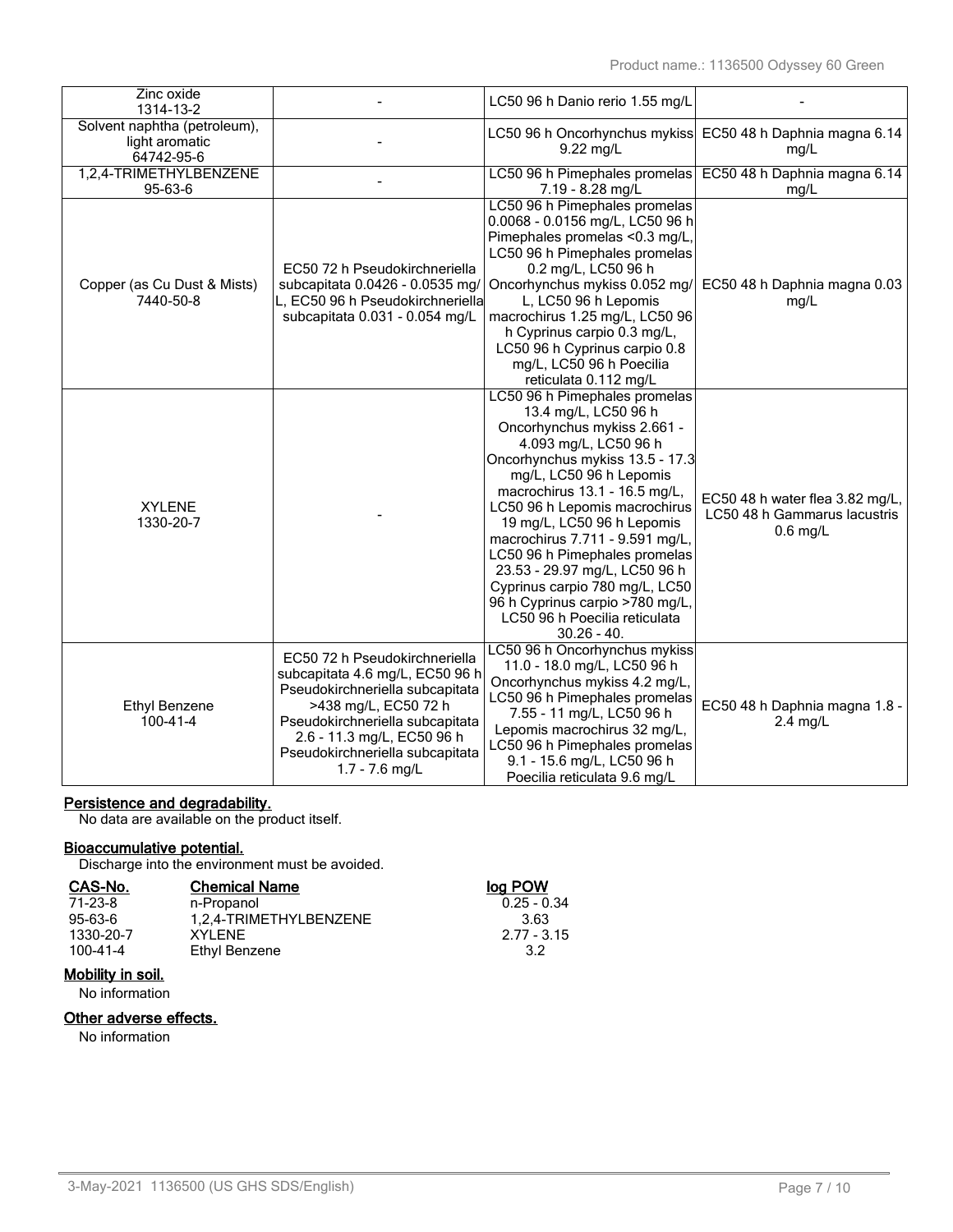## **13. Disposal Considerations**

#### **Waste Disposal Guidance.**

Pesticide wastes are acutely hazardous. Improper disposal of excess pesticide, spray mixture, or rinsate is a violation of Federal Law. If these wastes can not be disposed of by use according to label instructions, contact your State Pesticide or Environmental Control Agency, or the Hazardous Waste representative at the nearest EPA Regional Office for guidance. Disposal should be in accordance with applicable regional, national and local laws and regulations.

Empty containers should be taken to an approved waste handling site for recycling or disposal.

## **14. Transport Information**

## **DOT**

| <b>Shipping Name:</b><br><b>Hazard Class:</b><br><b>UN/NA Number:</b><br><b>Packing Group:</b><br><b>Additional Information:</b> | Paints<br>3<br>1263<br>Ш<br>DOT Ground - 'Non-bulk' shipments may be non-regulated per 49CFR 173.150(f)(2). Not regulated (If<br>shipped In non-bulk packaging By ground transport).<br>Limited Quantity: This product may be reclassified as Consumer Commodity, ORM-D, When shipped<br>By ground; packaging quantity limitations apply (i.e. Quarts, Gallons). |
|----------------------------------------------------------------------------------------------------------------------------------|------------------------------------------------------------------------------------------------------------------------------------------------------------------------------------------------------------------------------------------------------------------------------------------------------------------------------------------------------------------|
| <b>IMDG</b>                                                                                                                      |                                                                                                                                                                                                                                                                                                                                                                  |
| <b>Proper Shipping Name:</b>                                                                                                     | Paint, Marine Pollutant (copper)                                                                                                                                                                                                                                                                                                                                 |
| <b>Hazard Class:</b><br><b>UN Number:</b>                                                                                        | 3<br>1263                                                                                                                                                                                                                                                                                                                                                        |
| <b>Packing Group:</b>                                                                                                            | Ш                                                                                                                                                                                                                                                                                                                                                                |
| <b>IATA</b>                                                                                                                      |                                                                                                                                                                                                                                                                                                                                                                  |
| <b>Proper Shipping Name:</b>                                                                                                     | UN1263, Paint                                                                                                                                                                                                                                                                                                                                                    |
| <b>Hazard Class:</b>                                                                                                             | 3                                                                                                                                                                                                                                                                                                                                                                |
| <b>Packing Group:</b>                                                                                                            | Ш                                                                                                                                                                                                                                                                                                                                                                |

## **15. Regulatory Information**

## **International Inventories:**

| <b>TSCA</b>     | Complies |
|-----------------|----------|
| <b>DSL</b>      |          |
| <b>DSL/NDSL</b> |          |
| EINECS/ELINCS   |          |
| <b>ENCS</b>     |          |
| <b>IECSC</b>    |          |
| <b>KECI</b>     |          |
| <b>PICCS</b>    |          |
| <b>AICS</b>     |          |
| <b>NZIoC</b>    |          |
| <b>TCSI</b>     |          |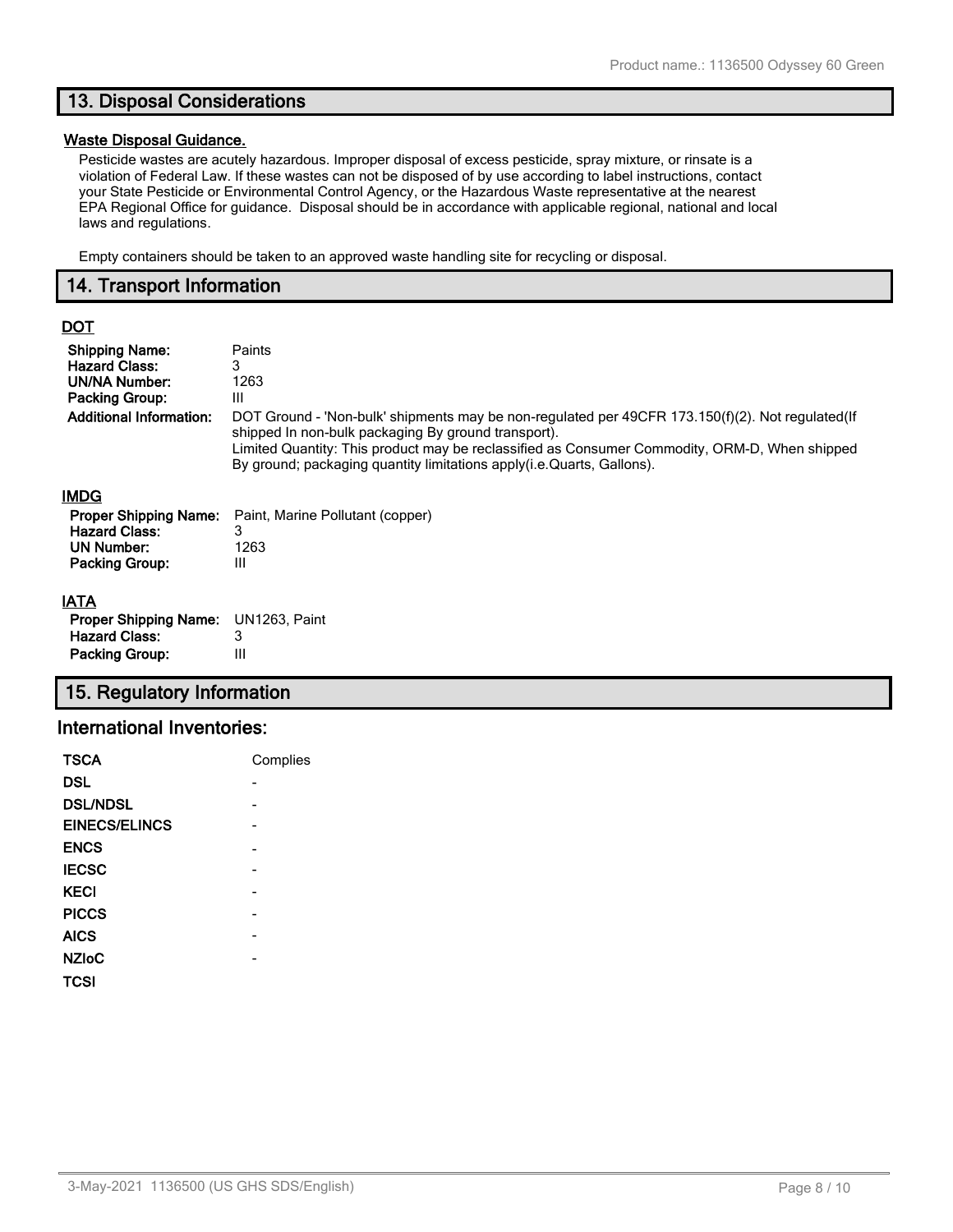| <b>TSCA</b>          | United States Toxic Substances Control Act Section 8(b) Inventory.                                |
|----------------------|---------------------------------------------------------------------------------------------------|
| <b>DSL</b>           | Canadian Domestic Substances List.                                                                |
| <b>DSL/NDSL</b>      | Canadian Domestic Substances List/Canadian Non-Domestic Substances List                           |
| <b>EINECS/ELINCS</b> | European Inventory of Existing Chemical Substances/European List of Notified Chemical Substances. |
| <b>ENCS</b>          | Japan Existing and New Chemical Substances.                                                       |
| <b>IECSC</b>         | China Inventory of Existing Chemical Substances.                                                  |
| <b>KECL</b>          | Korean Existing and Evaluated Chemical Substances.                                                |
| <b>PICCS</b>         | Philippines Inventory of Chemicals and Chemical Substances.                                       |
| <b>AICS</b>          | Australian Inventory of Chemical Substances.                                                      |
| <b>NZIOC</b>         | New Zealand Inventory of Chemicals.                                                               |
| <b>TCSI</b>          | <b>Taiwan Chemical Substance Inventory</b>                                                        |

## **U.S. Federal Regulations:**

## **SARA SECTION 313:**

This product contains the following substances subject to the reporting requirements of Section 313 of Title III of the Superfund Amendment and Reauthorization Act of 1986 and 40 CFR part 372: .

| <b>Chemical Name</b>        | CAS-No.        | <b>Weight Percent</b> |
|-----------------------------|----------------|-----------------------|
| 1.2.4-TRIMETHYLBENZENE      | $95 - 63 - 6$  | $1.0 - 2.5$           |
| Copper (as Cu Dust & Mists) | 7440-50-8      | $1.0 - 2.5$           |
| Ethyl Benzene               | $100 - 41 - 4$ | $0.1 - 1.0$           |

## **TOXIC SUBSTANCES CONTROL ACT 12(b):**

This product contains the following chemical substances subject to the reporting requirements of TSCA 12(B) if exported from the United States:.

| <b>Chemical Name</b> | CAS-No.   |
|----------------------|-----------|
| Lead                 | 7439-92-1 |

## **U.S. EPA PESTICIDE INFORMATION**

## **EPA Pesticide Registration Number:** 60061-49

**EPA STATEMENT:** This chemical is a pesticide product registered by the Environmental Protection Agency and is subject to certain labeling requirements under federal pesticide law. These requirements differ from the classification criteria and hazard information required for safety data sheets, and for workplace labels of non-pesticide chemicals. Following is the hazard information as required on the pesticide label:

**EPA PESTICIDE LABEL:** CAUTION. Causes moderate eye irritation.

## **CALIFORNIA PROPOSITION 65 CARCINOGENS**



Warning: The following ingredients present in the product are known to the state of California to cause Cancer:.

| <b>Chemical Name</b>                     | CAS-No.       |
|------------------------------------------|---------------|
| Titanium Dioxide                         | 13463-67-7    |
| Ethyl Benzene                            | 100-41-4      |
| Benzene, (1-methylethyl)-                | $98 - 82 - 8$ |
| Crystalline silica (Quartz) (Respirable) | 14808-60-7    |
| Lead                                     | 7439-92-1     |

## **CALIFORNIA PROPOSITION 65 REPRODUCTIVE TOXINS**

# WARNING

Warning: The following ingredients present in the product are known to the state of California to cause birth defects, or other reproductive hazards.

## **Chemical Name CAS-No.**

Lead 7439-92-1